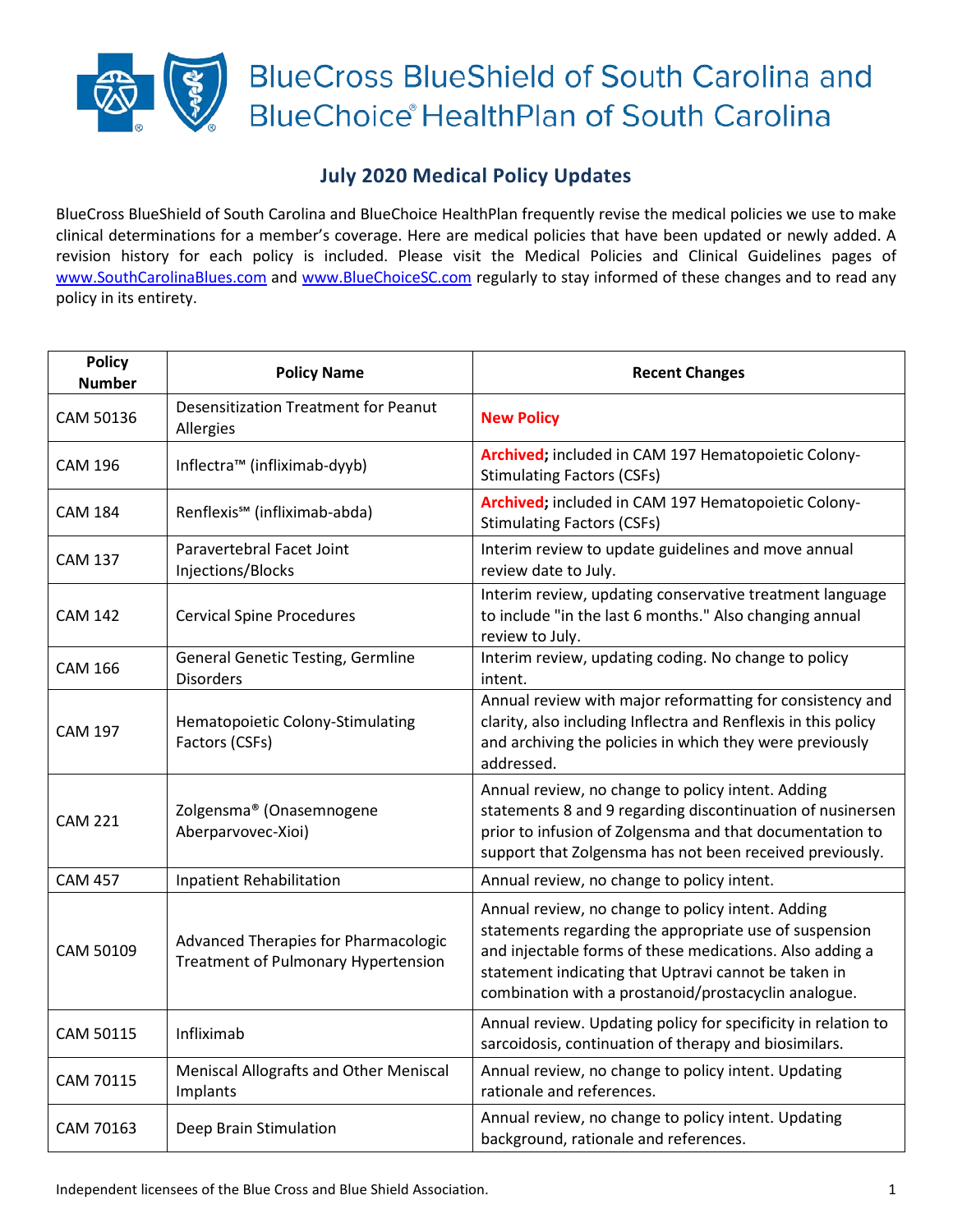| CAM 701107     | Interspinous and Interlaminar<br><b>Stabilization/Distraction Devices</b><br>(Spacers)                            | Annual review, no change to policy intent. Updating<br>description and references.                                                                                                                                                                                                                                                             |
|----------------|-------------------------------------------------------------------------------------------------------------------|------------------------------------------------------------------------------------------------------------------------------------------------------------------------------------------------------------------------------------------------------------------------------------------------------------------------------------------------|
| CAM 701144     | Patient-Specific Instrumentation (e.g.<br>Cutting Guides) for Joint Arthroplasty                                  | Annual review, no change to policy intent. Updating<br>background, rationale and references.                                                                                                                                                                                                                                                   |
| CAM 701153     | Adipose-Derived Stem Cells in<br>Autologous Fat Grafting to the Breast                                            | Interim review to add clarifying statement related to<br>adipose-derived cells and fat grafting for breast surgery. No<br>other changes made. Also updating coding.                                                                                                                                                                            |
| <b>CAM 176</b> | Telehealth                                                                                                        | Interim review to expand telehealth coverage to<br>encompass 99495/99496 effective 07/10/2020. Interim<br>review extended telehealth services related to the COVID<br>19 pandemic to 10012020 with notation that effective<br>08012020 no longer pay for telehealth delivered via non-<br>HIPAA compliant technologies. No other changes made. |
| <b>CAM 041</b> | Orthognathic Surgery                                                                                              | Annual review, no change to policy intent.                                                                                                                                                                                                                                                                                                     |
| <b>CAM 049</b> | Brain Natriuretic Peptide (BNP)                                                                                   | Annual review, no change to policy intent.                                                                                                                                                                                                                                                                                                     |
| <b>CAM 138</b> | Corporate Administrative/Medical Policy<br><b>Guidelines (Medical Necessity,</b><br>Investigational/Experimental) | Annual review, no change to policy intent.                                                                                                                                                                                                                                                                                                     |
| <b>CAM 181</b> | Pathogen Panel Testing                                                                                            | Annual review, updating coding related to 0068U.                                                                                                                                                                                                                                                                                               |
| <b>CAM 188</b> | Cardiovascular Disease Risk Assessment                                                                            | Interim review, major revision for clarity, adding medical<br>necessity criteria for lipoprotein (a) testing.                                                                                                                                                                                                                                  |
| <b>CAM 195</b> | Cimzia® (certolizumab pegol)                                                                                      | Annual review, expanding policy verbiage for clarity and<br>including verbiage regarding continuation of therapy.                                                                                                                                                                                                                              |
| <b>CAM 206</b> | Urine Culture Testing for Bacteria                                                                                | Annual review, no change to policy intent. Updating<br>coding.                                                                                                                                                                                                                                                                                 |
| <b>CAM 235</b> | Laboratory Guideline Policy                                                                                       | Interim review to add statement regarding genetic<br>counseling.                                                                                                                                                                                                                                                                               |
| <b>CAM 468</b> | Drug Coverage                                                                                                     | Annual review, no change to policy intent.                                                                                                                                                                                                                                                                                                     |
| CAM 20410      | <b>Identification of Microorganisms Using</b><br><b>Nucleic Acid Probes</b>                                       | Interim review, updating Chlamydia pneumoniae to<br>medically necessary. Also reformatting the policy for<br>clarity.                                                                                                                                                                                                                          |
| CAM 20445      | Testing for Targeted Therapy of Non-<br><b>Small-Cell Lung Cancer</b>                                             | Annual review, no change to policy intent. Reformatting for<br>clarity.                                                                                                                                                                                                                                                                        |
| CAM 204102     | Whole Genome and Whole Exome<br>Sequencing                                                                        | Annual review, adding two new areas of coverage criteria:<br>fetus with ultrasound abnormalities and comparator<br>analysis with specific criteria for each. Reformatting policy<br>for clarity.                                                                                                                                               |
| CAM 204104     | Genetic Testing for Alpha- and Beta-<br>Thalassemia                                                               | Annual review, adding policy statement related to genetic<br>counseling. Updating coding. No other changes to policy.                                                                                                                                                                                                                          |
| CAM 204122     | Chromosomal Microarray                                                                                            | Annual review, no change to policy intent. Expanding<br>criteria for post-natal testing. Adding low pass WGS to<br>testing options. Reformatting for clarity.                                                                                                                                                                                  |
| CAM 40119      | Laparoscopic, Percutaneous and<br>Transcervical Techniques for the<br>Myolysis of Uterine Fibroids                | Interim review, removing the word laparoscopic from the<br>policy statement and adding Sonata to the policy<br>statement. No other changes.                                                                                                                                                                                                    |
| CAM 701161     | Three-Dimensional Printed Orthopedic<br>Implants                                                                  | Annual review, no change to policy intent. Updating<br>rationale and references.                                                                                                                                                                                                                                                               |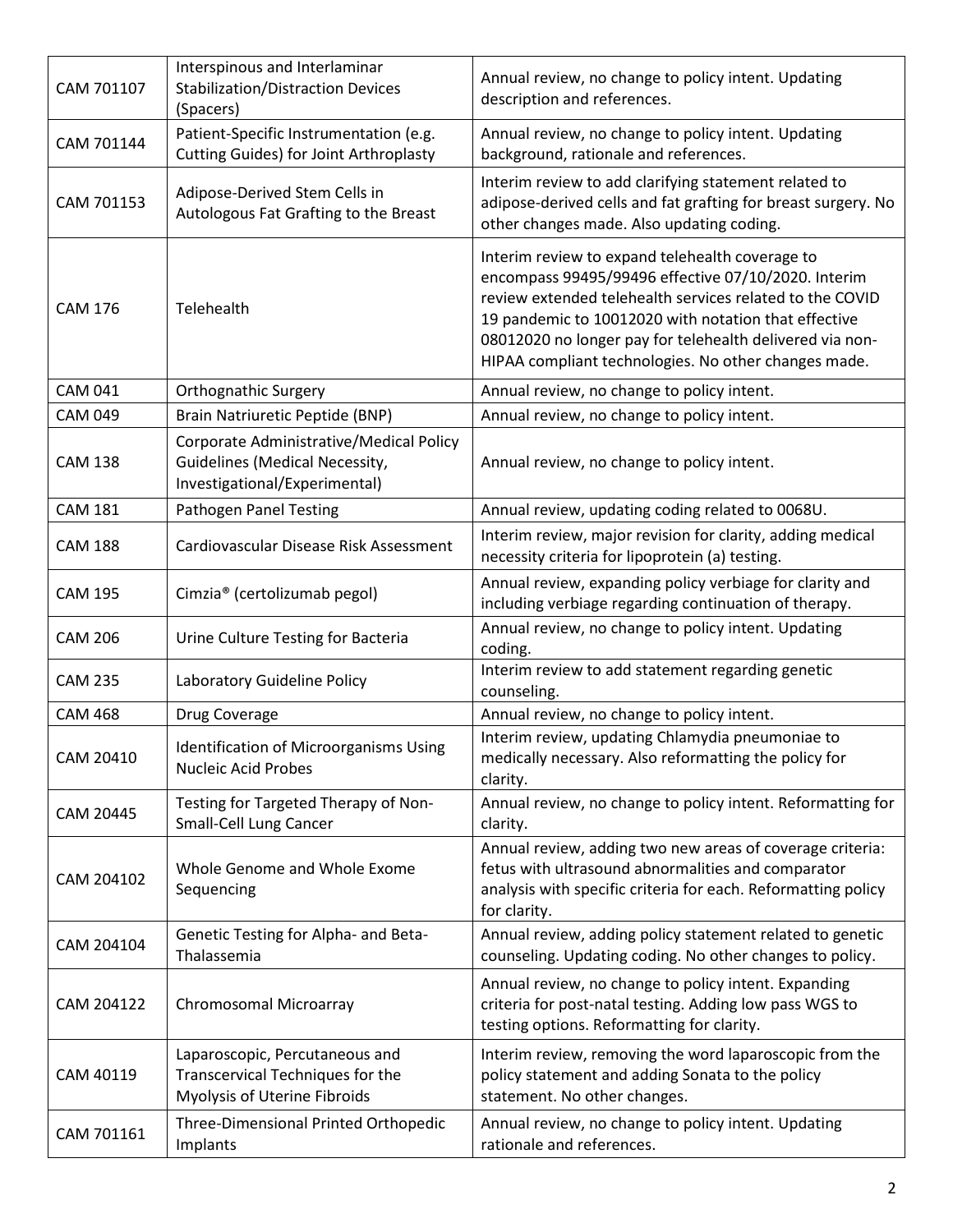| CAM 70304      | <b>Isolated Small Bowel Transplant</b>                                                                                                                  | Annual review, no change to policy intent.                                                                                                                    |
|----------------|---------------------------------------------------------------------------------------------------------------------------------------------------------|---------------------------------------------------------------------------------------------------------------------------------------------------------------|
| CAM 70309      | <b>Heart Transplant</b>                                                                                                                                 | Annual review, no change to policy intent.                                                                                                                    |
| CAM 80115      | Hematopoietic Cell Transplantation for<br>Chronic Lymphocytic Leukemia/Small<br>Lymphocytic Lymphoma                                                    | Annual review, no change to policy intent.                                                                                                                    |
| CAM 80123      | Hematopoietic Cell Transplantation for<br><b>Epithelial Ovarian Cancer</b>                                                                              | Annual review, no change to policy intent.                                                                                                                    |
| CAM 80154      | Hematopoietic Cell Transplantation for<br>Waldenström Macroglobulinemia                                                                                 | Annual review, no change to policy intent.                                                                                                                    |
| CAM 70158      | Intraoperative Neurophysiologic<br>Monitoring                                                                                                           | Interim review to add policy statement regarding train of<br>four (TOF). No other changes.                                                                    |
| <b>CAM 222</b> | <b>Home Health Services</b>                                                                                                                             | Interim review, updating expanded services related to the<br>COVID-19 pandemic to 10012020. No other changes.                                                 |
| <b>CAM 017</b> | <b>Contraceptive Management</b>                                                                                                                         | Annual review. No significant changes.                                                                                                                        |
| <b>CAM 045</b> | Suit Therapy                                                                                                                                            | Annual review, no change to policy intent.                                                                                                                    |
| <b>CAM 052</b> | Clinical Trials for Cancer and Life-<br><b>Threatening Conditions</b>                                                                                   | Interim review adding verbiage regarding the Department<br>of Energy.                                                                                         |
| <b>CAM 127</b> | <b>Hepatitis C Testing</b>                                                                                                                              | Annual review, updating policy to align with CDC guidelines<br>that were updated in 2020. No other changes.                                                   |
| <b>CAM 151</b> | Quantose Impaired Glucose Tolerance<br>(IGT) Test                                                                                                       | Annual review, no change to policy intent. Updating<br>background and references.                                                                             |
| <b>CAM 153</b> | Zika Virus Risk Assessment                                                                                                                              | Annual review, no change to policy intent. Updating<br>background and references.                                                                             |
| <b>CAM 192</b> | Serum Testing for Evidence of Mild<br><b>Traumatic Brain Injury</b>                                                                                     | Annual review, updating policy verbiage to include saliva<br>and CSF. No change to policy intent. Also updating<br>background, rationale and references.      |
| <b>CAM 193</b> | <b>Cardiac Biomarkers for Myocardial</b><br>Infraction                                                                                                  | Annual review, no change to policy intent. Updating<br>description, rationale and references.                                                                 |
| <b>CAM 198</b> | Pancreatic Enzyme Testing for Acute<br>Pancreatitis                                                                                                     | Annual review, adding verbiage relating to testing<br>asymptomatic individuals during a general exam. Also<br>updating background, guidelines and references. |
| <b>CAM 205</b> | <b>General Inflammation Testing</b>                                                                                                                     | Annual review, no change to policy intent. Updating<br>background, guidelines and references.                                                                 |
| <b>CAM 226</b> | BioZorb®                                                                                                                                                | Annual review, no change to policy intent.                                                                                                                    |
| CAM 10102      | <b>Automated Ambulatory Blood Pressure</b><br>Monitoring for the Diagnosis of<br>Hypertension in Patients with Elevated<br><b>Office Blood Pressure</b> | Annual review, no change to policy intent. Updating<br>rationale and references.                                                                              |
| CAM 10111      | Adjustable Cranial Orthoses for<br>Positional Plagiocephaly and<br>Craniosynostoses                                                                     | Annual review, no change to policy intent. Updating<br>background, rationale and references.                                                                  |
| CAM 10127      | <b>Electrical and Electromagnetic</b><br>Stimulation for the Treatment of Arthritis                                                                     | Annual review, no change to policy intent. Adding<br>Electromagnetic to title, updating background, rationale<br>and references.                              |
| CAM 10404      | Myoelectric Prothesis Components for<br>the Upper Limb                                                                                                  | Annual review, no change to policy intent. Updating<br>rationale and references.                                                                              |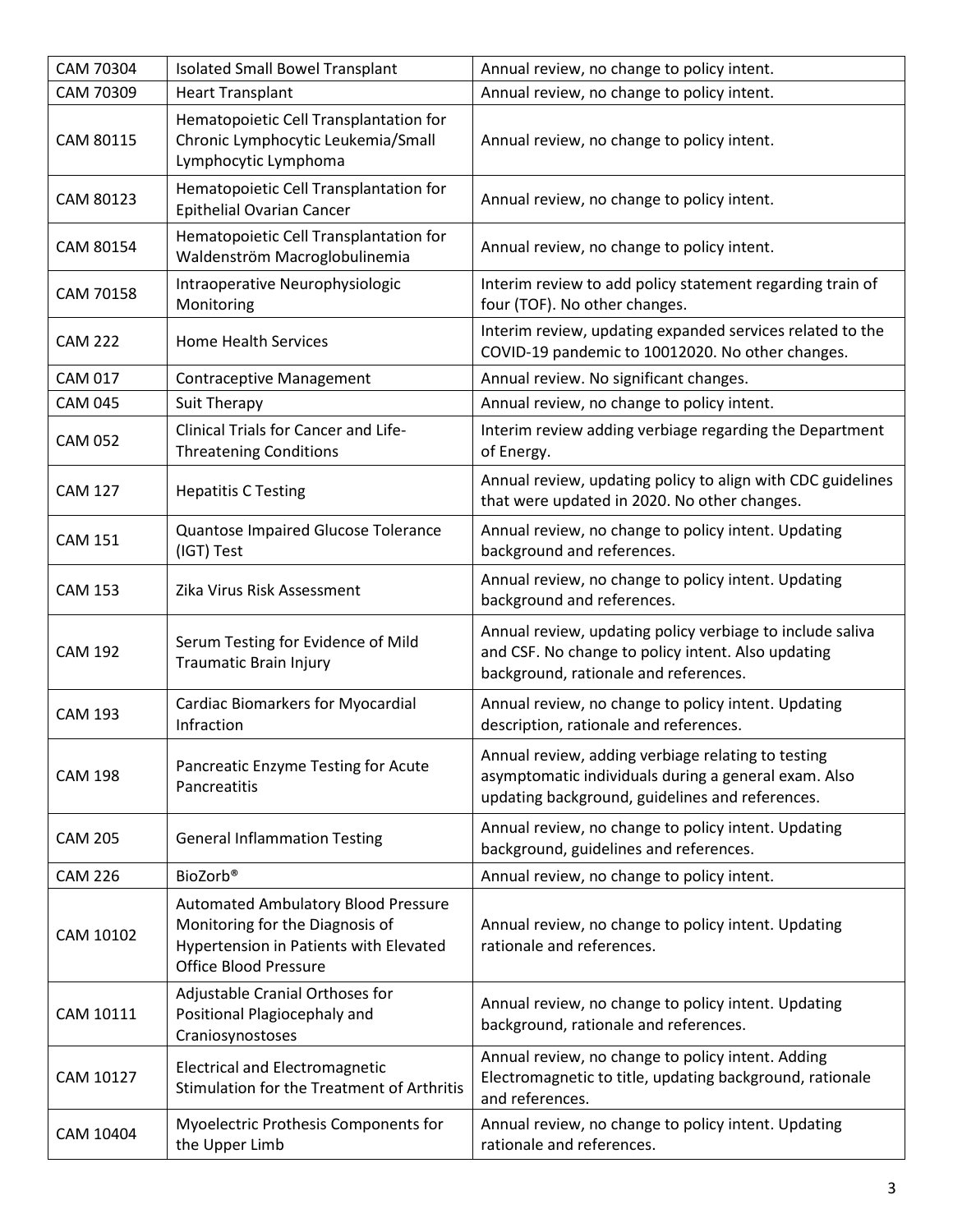| CAM 20197      | Alcohol Injections for Treatment of<br>Peripheral Neuromas                                                       | Annual review, no change to policy intent. Updating<br>rationale and references.                                                                                                                                                                                                                                                                                                                                                                                                                                                                                                                                                                                                                                                                                                                                                                                                                          |
|----------------|------------------------------------------------------------------------------------------------------------------|-----------------------------------------------------------------------------------------------------------------------------------------------------------------------------------------------------------------------------------------------------------------------------------------------------------------------------------------------------------------------------------------------------------------------------------------------------------------------------------------------------------------------------------------------------------------------------------------------------------------------------------------------------------------------------------------------------------------------------------------------------------------------------------------------------------------------------------------------------------------------------------------------------------|
| CAM 20474      | Genetic Testing for Adolescent Idiopathic<br>Scoliosis                                                           | Annual review, no change to policy intent, but, major<br>revision for clarity.                                                                                                                                                                                                                                                                                                                                                                                                                                                                                                                                                                                                                                                                                                                                                                                                                            |
| CAM 20487      | <b>Genetic Testing for Hereditary Hearing</b><br>Loss                                                            | Annual review, no change to policy intent. Updating<br>coding.                                                                                                                                                                                                                                                                                                                                                                                                                                                                                                                                                                                                                                                                                                                                                                                                                                            |
| CAM 20494      | <b>Genetic Testing for Lactase Insufficiency</b>                                                                 | Annual review, no change to policy intent. Reformatting<br>entire policy for clarity.                                                                                                                                                                                                                                                                                                                                                                                                                                                                                                                                                                                                                                                                                                                                                                                                                     |
| CAM 204115     | Molecular Panel Testing for Cancers for<br>Diagnosis, Prognosis and Identification of<br><b>Targeted Therapy</b> | Annual review, no change to policy intent. Reformatting for<br>clarity. Updating review dates.                                                                                                                                                                                                                                                                                                                                                                                                                                                                                                                                                                                                                                                                                                                                                                                                            |
| CAM 204130     | Molecular Testing for Chronic Heart<br>Failure and Heart Transplant                                              | Annual review, adding statement: The use of the<br>myTAIHEART assay in the post cardiac transplantation<br>period, including but not limited to predicting prognosis<br>and predicting acute cellular rejection, is investigational<br>and/or unproven and therefore considered NOT<br>MEDICALLY NECESSARY. No other changes to policy intent.<br>Updating title, background, rationale and references.                                                                                                                                                                                                                                                                                                                                                                                                                                                                                                   |
| <b>CAM 089</b> | Preventive Services for Non-<br>Grandfathered (PPACA) Plans: USPSTF<br>Recommended                               | Interim review to update USPSTF criteria including: update<br>to previous hepatitis C screening to state: The USPSTF<br>recommends screening for hepatitis C virus (HCV) infection<br>in adults ages 18 to 79 years. Also adding tobacco<br>prevention and cessation language that states: The USPSTF<br>recommends that primary care clinicians provide<br>interventions, including education or brief counseling, to<br>prevent initiation of tobacco use among school-aged<br>children and adolescents. Also adding: The USPSTF<br>recommends screening by asking questions about<br>unhealthy drug use in adults ages 18 years or older.<br>Screening should be implemented when services for<br>accurate diagnosis, effective treatment, and appropriate<br>care can be offered or referred. (Screening refers to asking<br>questions about unhealthy drug use, not testing biological<br>specimens. |
| <b>CAM 225</b> | Sufentanil Sublingual Tablet (Dsuvia)                                                                            | Annual review, no change to policy.                                                                                                                                                                                                                                                                                                                                                                                                                                                                                                                                                                                                                                                                                                                                                                                                                                                                       |
| CAM 20117      | Sublingual Immunotherapy as a<br>Technique of Allergen-Specific Therapy                                          | Annual review, no change to policy intent. Updating<br>guidelines, rationale and references.                                                                                                                                                                                                                                                                                                                                                                                                                                                                                                                                                                                                                                                                                                                                                                                                              |
| CAM 20120      | <b>Esophageal pH Monitoring</b>                                                                                  | Annual review, no change to policy intent. Updating<br>guidelines, coding and references.                                                                                                                                                                                                                                                                                                                                                                                                                                                                                                                                                                                                                                                                                                                                                                                                                 |
| CAM 20157      | Electrostimulation and Electromagnetic<br>Therapy for the Treatment of Chronic<br>Wounds                         | Annual review, no change to policy intent. Updating<br>background, guidelines, coding, rationale and references.                                                                                                                                                                                                                                                                                                                                                                                                                                                                                                                                                                                                                                                                                                                                                                                          |
| CAM 20192      | Fecal Microbiota Transplantation                                                                                 | Annual review, no change to policy intent. Updating<br>description, regulatory status, guidelines, coding, rationale<br>and references.                                                                                                                                                                                                                                                                                                                                                                                                                                                                                                                                                                                                                                                                                                                                                                   |
| CAM 20452      | Pancreatic Cancer Risk Testing Using<br>Molecular Classifier in Pancreatic Cyst<br>Fluid                         | Annual review, no change to policy intent. Reformatting for<br>clarity.                                                                                                                                                                                                                                                                                                                                                                                                                                                                                                                                                                                                                                                                                                                                                                                                                                   |
| CAM 20453      | KRAS, NRAS, and BRAF Mutation Analysis<br>in Metastatic Colorectal Cancer                                        | Annual review, no change to policy intent. Reformatting for<br>clarity.                                                                                                                                                                                                                                                                                                                                                                                                                                                                                                                                                                                                                                                                                                                                                                                                                                   |